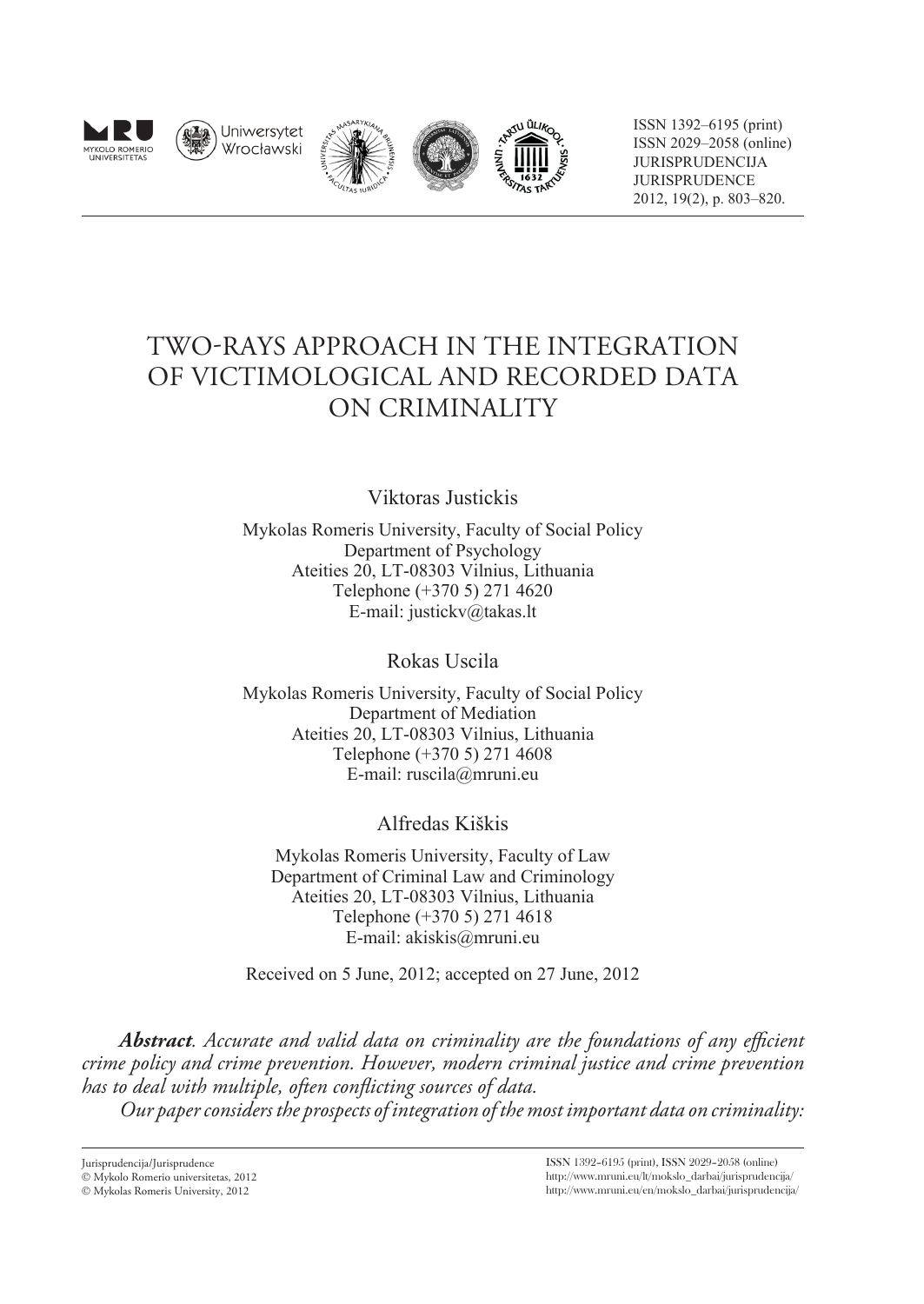*victimological and recorded data. The way of their integration – a two-rays approach (RAS) – has been proposed. A new integrated criminality research tool, able to combine victimological and recorded data has been developed. This tool was used in the nation-wide representative study of criminality in Lithuania.* 

*The outcomes of this study and the integrated ("two-ray") investigation of criminality are discussed.* 

*Keywords*: *crime data, level and structure of criminality, victimisation survey, recorded crime data, integrated approach to crime data.*

### Introduction

*The problem and its relevance.* Data on crime levels and their structure are the basis of a successful criminal policy and crime prevention. These data are important for assessing the crime situation and exploring the dynamics of crime. This knowledge provides the ground to select the most proper crime control strategy and crime prevention policy. Crime data are also important for providing timely warning about upcoming dangerous changes in the crime situation, mobilising efforts, resources and crime prevention activities to stop such changes<sup>1</sup>.

Crime data are highly important in assessing the effectiveness of national crime control and every single part of it: the law, the criminal justice system and crime prevention. The use of crime data in evaluating the situation and the state of the entire society, in particular its moral climate and personal security of its people, is especially important<sup>2</sup>.

Thus, the crime data are a good barometer of the given society, of its law, criminal justice, moral and security. Crime data are the most proper ground for the number of the most salient decisions in the society in the areas of economy, education, foreign policy and many others.

Thus, these data are crucial for the society. This means that they have to be valid and reliable or important decisions that are based on them will be wrong. Unfortunately, modern criminal justice and crime prevention face considerable challenges in ensuring the validity and reliability of crime data. The point is that these data arise from very different and often hardly comparable sources. The most important of them are two: recorded crime statistics and victimological surveys. The former ones are the by-product

<sup>1</sup> Kurapka, V. E.; Kegel, Z.; Pečkaitis, J. S.; Malevski, H.; Justickis, V. *Security and Economic Development Interaction within the European Union: an Integrational Model*. Third Year within the European Union: Topical Problems in Management of Economics and Law. Riga: Latvian Academy of Science, 2007, p. 163−179.

<sup>2</sup> Justickis, V.; Kurapka, V. Use of Official Data of State Institutions in the Scientific Research of the Population Security. *Jurisprudence: research papers*. 2010, 3(121): 283–294.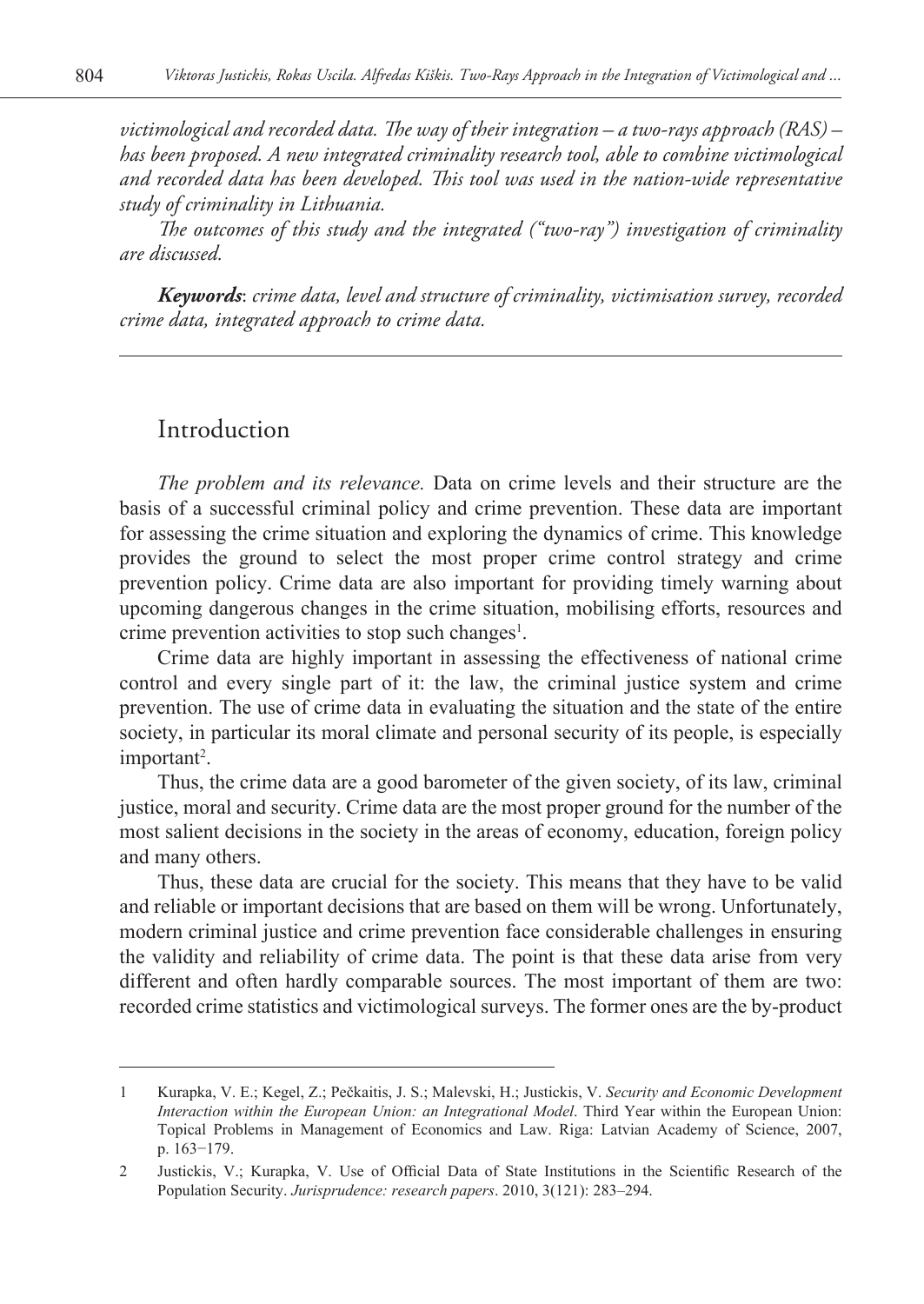of activities of the criminal justice institutions and reflect those activities, are influenced and distorted by them.

The nature of victimological data is quite different – they are collected by asking common people about crimes committed against them. In addition to those two sources, there are a few additional ones. For example, peoples' survey about crimes committed by them.

The relation between all of those sources and their comparative reliability is rather obscure. Therefore, when dealing with data stemming from different sources, they are often found to be conflicting and it is very difficult to decide each time as to which source is more reliable. The very nature of incompatibility of these data is mostly unclear. Most often in this situation it is not easy to answer the most basic questions: are these data different because some of them are wrong, or do they merely represent different facets of the event and are therefore rather complementary?

The general consequence arising from all of these uncertainties – it is not clear, how to use these data from different sources, how to compare and integrate them, how to obtain reliable and complete information about the crime situation? All this causes further problems.

The most important among them is the lack of a firm basis for the most important legal, economic, political decisions in our country. This brings mistrust with regard to crime data and criminology, causes politicians and legislators to take the most important decisions without considering the crime data, relying only on their own intuition, current practice and resonant cases. Lack of reliable data and any other firm ground for their decisions makes politicians highly liable to different influence, and compliant to different pressure, vulnerable to demagogy.

Therefore, the validity and reliance of the crime data is a key problem of modern society. Its solution is indispensable for efficient crime prevention and crime control and improve other important areas of our society.

*The state of art.* The two main sources of data on crime (recorded and victimological ones) have received sharp criticism. Unreliability of the official (recorded crime) statistics, its distortions by criminal justice institutions, as well as by the data collection and registration procedures are widely admitted. In addition, there are many reservations about the reliability of victimologic surveys, which are shown to be subjected to errors of memory, attitudes, mental states of people informing on their victim experience.<sup>3</sup>

Various solutions to this problem can be found in current publications<sup>4</sup>.

Some researchers simply refuse to apply one of the data sources and choose another one, seemingly more reliable. In most cases victimological data are preferred. The disadvantage of such a solution is that it neglects important opportunities to improve,

<sup>3</sup> Karmen, A. *Crime Victims: An Introduction to Victimology.* Wadsworth Publishing, 2003.

<sup>4</sup> Schneider, H. J. Victimological developments in the world during the past three decades (I): A Study of comparative victimology. *International journal of offender therapy and comparative criminology.* 2001, 45: 449−468; Moriarty, L. J.; Jerin, R. A. *Current Issues in Victimology Research*. Second Edition. Durham, NC: Carolina Academic Press, 2007.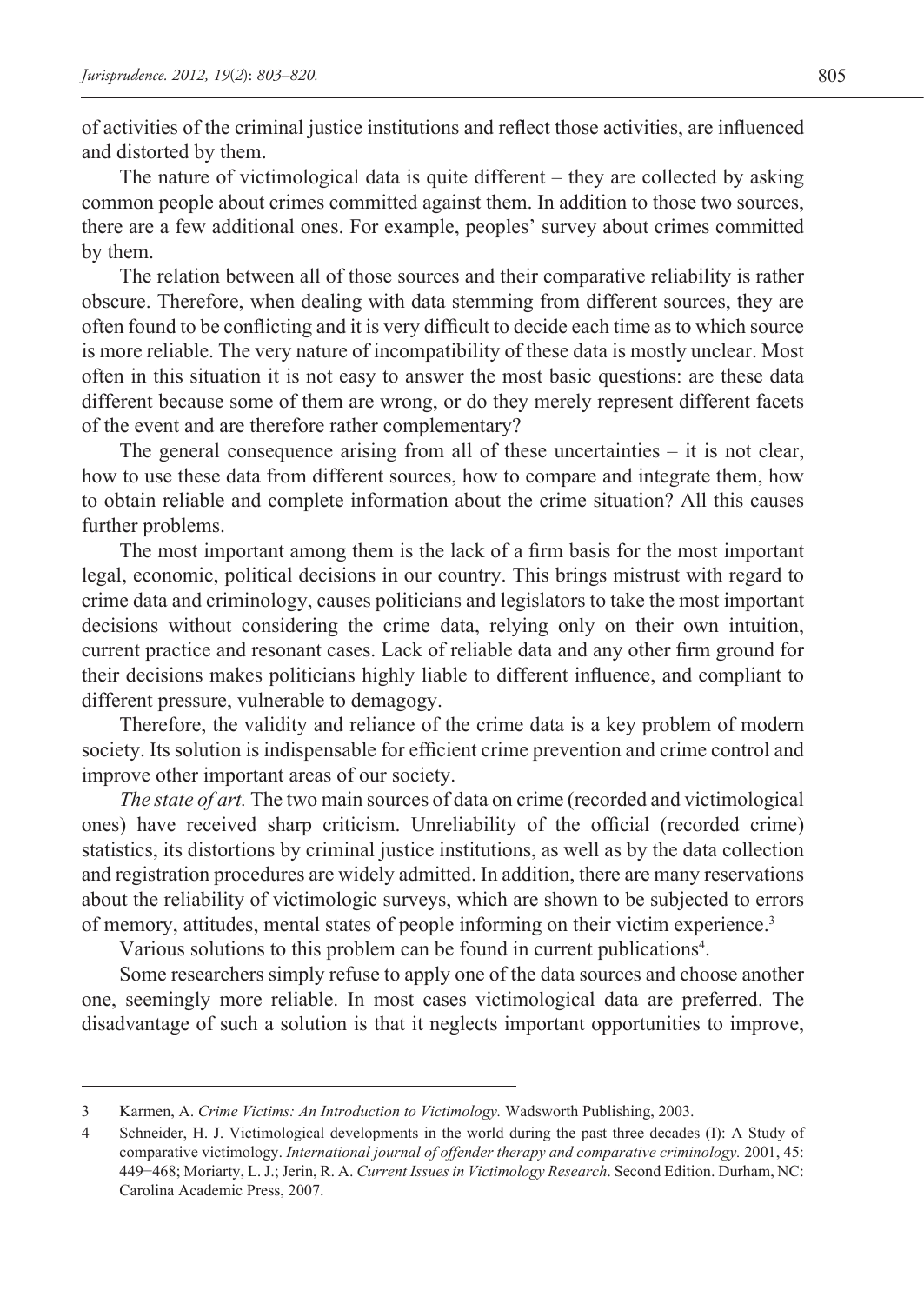supplement and verify victimological data by supplementary use of recorded crime statistic.

Other investigators try to combine recorded and victimological data eclectically. By examining each individual case, they try to decide (most often intuitively)on the types of data to be preferred in a given case, on the conflicting data sources to be trusted at given time, and on the conclusion that could be drawn from these particular conflicting data. The disadvantage of such a solution is that it is adopted without any general ground or starting point for deciding how to combine different data sources. Every such decision is taken using different considerations and incomparable grounds.

*The aim* of this paper is to provide a solution to this problem:

- to suggest the way of solving this problem and
- to verify this suggestion by designing and implementing methods that provide the basis for integration of recorded and victimological data.

*Novelty.* In order to assess the novelty of the proposed solution we carried out an extensive information search in criminological, sociological and legal databases<sup>5</sup> in order to detect publications dealing with the problem of integration of recorded and victimological data. The key words "integration", "crime data", "recorded crime", "victimological survey" have been used for the purposes of this search. The search brought 457 publications containing these concepts. However, none of all those publications discussed any general way of integration of victimological and recorded data.

The presentation on data integration was given during the  $11<sup>th</sup>$  Annual Conference of the European Society of Criminology "Rethinking Crime and Punishment in Europe". After the presentation of the report, the survey of the attending foreign criminologists was carried out. Among other questions, they were asked about other investigations aiming to integrate victimological and recorded data. In addition, this time no data on any other similar studies were detected. The importance of the data integration problem was appreciated and the novelty of the proposed approach was recognised by all respondents.

## 1. Integrated Crime Survey Tool. Its Design, Development and Methodological Framework

Let us discuss the most important problems encountered in the development of a tool able to integrate recorded and victimological data and the proposed solutions.

<sup>5</sup> EBSCO, Ebrary, ICPSR, JSTOR, Oxford Journals Online, Project MUSE, Sage Journals Online, ScienceDirect, Wiley-Online Library, eLABa, Bepress Legal Repositor, Central and Eastern European Online Library, DOAJ the Directory of Open Access Journals, Europeana, Eurostat, HighWire Press, Open J-Gate portal, Scientific Journals International, Theses Canada Portal and others.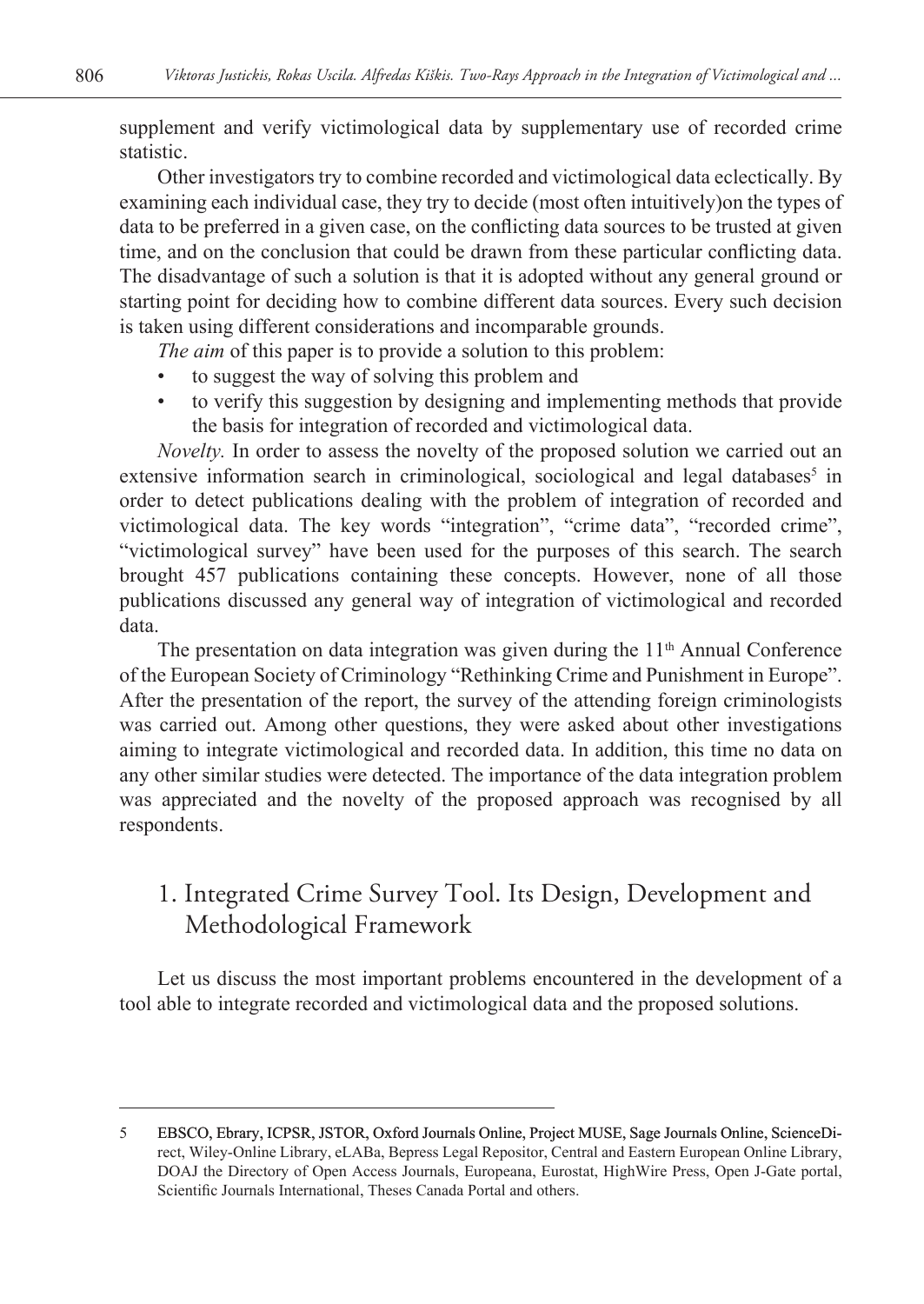1.1. First Problem. Selection of Criminal Offences to be Included in the Victimological Survey

The Lithuanian Criminal code includes many hundreds of definitions of different criminal offences. Many of them include further criminal actions, which differ in content and severity (e.g. simple and qualified *corpus delicti*).

Many of the offences defined in the Criminal Code are never committed (the so called "silent offences") or are very rare. Some of the criminal offences included in the Criminal Code do not entail direct victims. So do crimes against the environment or against the State. Some offences entail a victim, but the latter is not able to testify upon it (murder).

All of this brought the necessity to identify the offences that could be included in our victimological questionnaire.

This selection of offences to be included in the victimological questionnaire has been carried out on the basis of three criteria:

- (1) *The prevalence of criminal activities*. All rare or "silent" (never occurring) offences were excluded.
- (2) *The seriousness of the offence*. All negligible offences were excluded. Among the rest, more serious offences, preference was given to the more prevailing ones.
- (3) *The applicability of an offence for a victimological survey*. Only questions suitable for the victimological survey have been included. For example, in case of crimes against the environment, the victim is the society as a whole. In case of murder, victims are no longer alive. In case of some offences (such as the ones against management practices) victims are some specific social groups and the society as a whole. All of those offences need different tools for their study.

The selection performed by using all three criteria brought the final list of offences. The following criminal offences were used in the victimological survey (according

to the Criminal Code of the Republic of Lithuania<sup>6</sup> (CC)): Q1. Robbery (Art. 180 CC); Q2. Theft (Art. 178 CC); Q3. Extortion of property (Art. 181 CC); Q4. Swindling (Art. 182 CC); Q5. Destruction of or damage to property (Art. 187 and 188 CC); Q6. Sexual assault (Art. 149, 150 and 151 CC); Q7. Sexual harassment (Art. 152 CC); Q8. Causing physical pain or health impairment (Art. 135, 138 and 140 CC); Q9. Threatening to murder or terrorising (Art. 145 CC); Q10. violation of public order (Art. 284(1) CC); Q11. Offering, giving or selling drugs (Art. 260 CC); Q12. Unlawful influence on electronic data (Art. 196 and 197 CC); Q13. Claim a bribe (Art. 225); Q14. Other criminal offences (respondents could tell to have suffered from other types of crimes).

To investigate each of the selected criminal offences the following were designed:

• the question generated from the transcoding of activity definition;

<sup>6</sup> Criminal Code of the Republic of Lithuania. Law on the Approval and Entry into Force of the Criminal Code. Criminal Code. 26 September 2000, No VIII-1968 (as last amended on 11 February 2010, No. XI-677).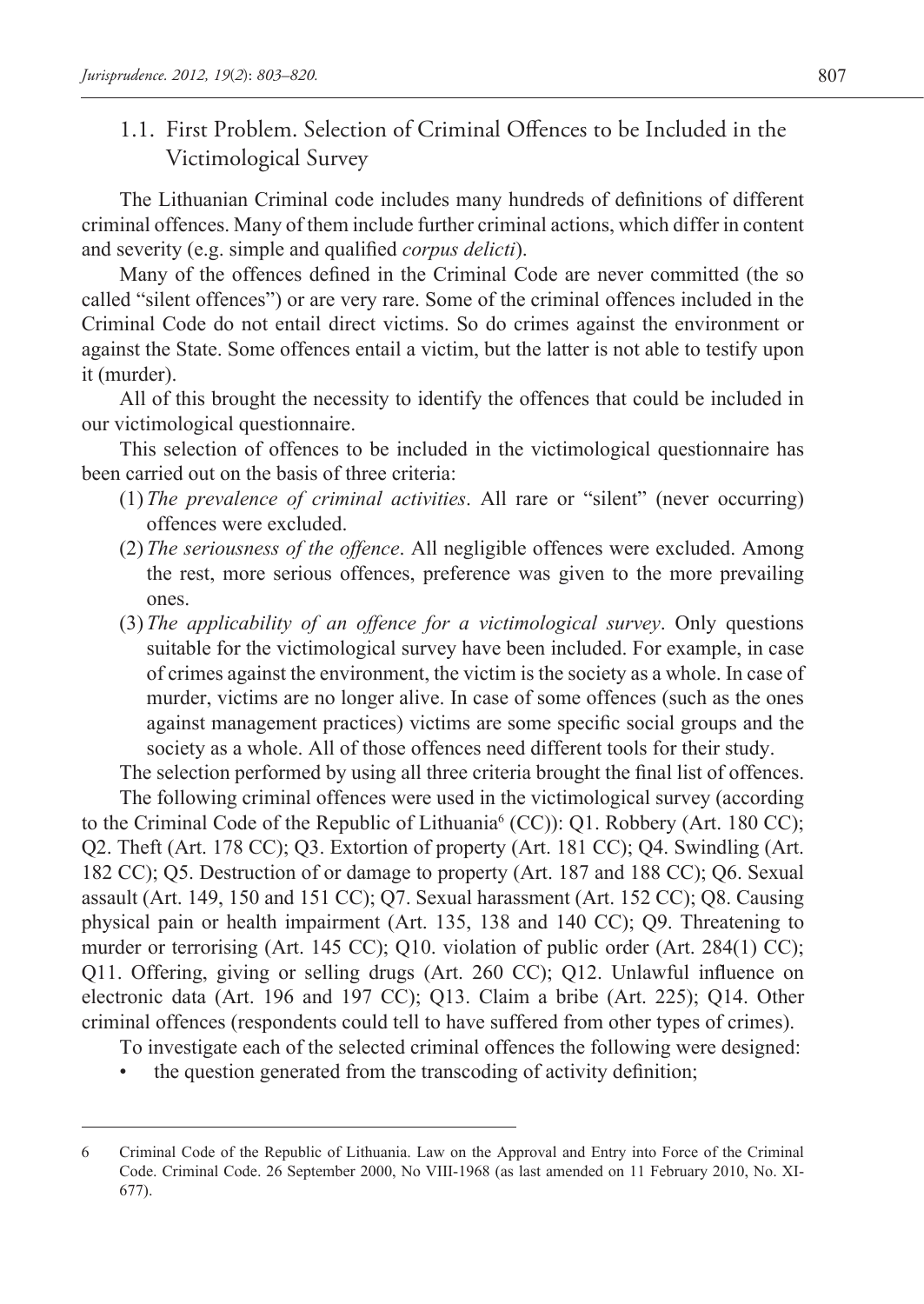- the block of following, clarifying questions (individual victimisation / co-victimisation / reporting about criminal offences / property damage);
- the explanatory cards for respondents about each criminal offence.
- 1.2. Second Problem. Conversion ("Transcoding") of the *corpus delicti*  Defined in the Lithuanian Criminal Code into Victimological Survey **Ouestions**

The definitions of recorded crimes, as provided in the Criminal Code, reflect the opinion of the legislator, ideas of modern criminal law, and are formulated in their terms. Thus, the concepts of the Criminal Code can be fully understood only by a fullfledged professional lawyer.

Contrary to this, the questions asked during the victimological survey are based on quite different common language concepts.

This brings at least three consequences:

- *• The content and shape of crime concepts is different in both cases*. For example, when a lawyer and a non-lawyer mention a "larceny" they mean quite different actions. What in the common language is addressed as "larceny" may not be recognised as larceny by a professional lawyer.
- *• We are not able to describe the difference between them*. Both everyday and professional concepts of the same offence are not comparable. It is so for highly diffuse and variable meaning of the everyday concepts.
- *• We cannot compare or integrate them*. It is impossible to compare things if one is unable to tell the difference between them. Only comparison can indicate the basis for further integration.

In order to integrate both of them we had to ensure the ability of victimological questions to reflect the true content of crime concepts defined in the Criminal Code.

At the same time, these questions should be simple and clear enough to be well understood even by the respondents of the lowest educational and/or mental level7 .

During our study the special methodology for translation ("transcoding") of the Criminal Code concepts into those of common sense has been developed. This translation consisted of ten stages:

- (1) Analysis of the definition of a criminal act in the Criminal Code;
- (2)Examination of the concepts used in that definition from the point of view of their comprehensibility for a layman;
- (3) Detection of the concepts that cannot be adequately understood by a layman;
- (4) Detection of common language conceptions with meanings that are the closest to the ones used in criminal law. In the absence of such a common language concept, common language definition consisting of several common language words has been constructed. The same was done with the rest of the concepts used in the analysed crime definition provided in the Criminal Code;
- (5) After all the necessary concepts were examined and transcoded into common language, all of them were used to formulate a victimological test question.

<sup>7</sup> Burgess, A.; Regehr, Ch.; Roberts, A. *Victimology: Theories and Applications*. Jones & Bartlett Publishers, 2009.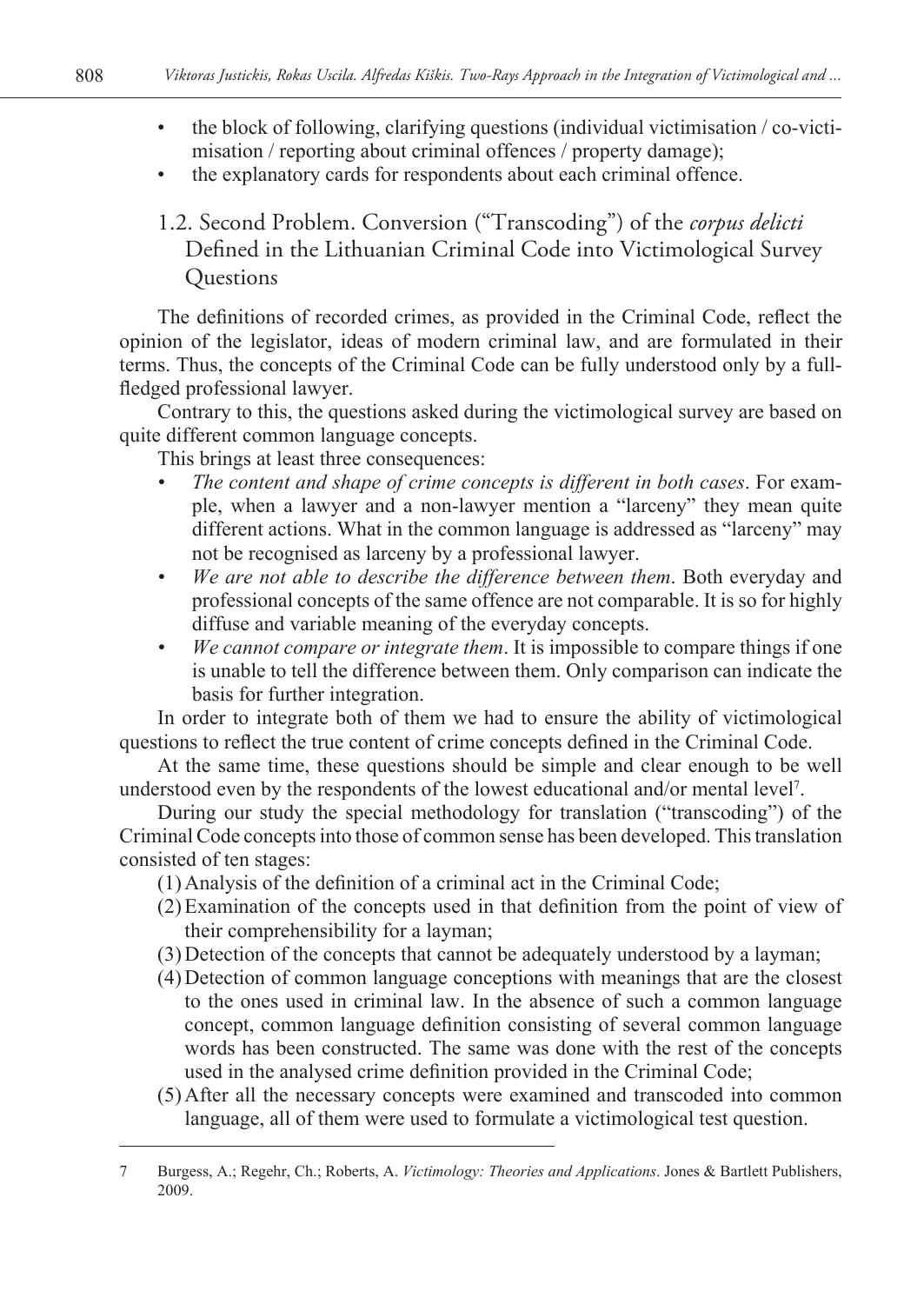- (6)The consistency between the crime concept defined in the Criminal Code and the victimological test question was examined. This was done by assessing them in two respects that were the most important:
	- a) *The exact match between the crime concept in the Criminal Code and the related test question.* This match was examined by a highly qualified expert of criminal law (judge of the Lithuanian Supreme Court, doctor of social sciences (law), professor)<sup>8</sup>.
	- b) *Comprehensibility of every test question for prospective respondents.* This examination aimed at assessing whether the test question will be fully understood by a respondent – a layman. This examination was carried out by a sociologist having extensive experience in formulation and surveying of sociological questions<sup>9</sup>.
	- (7)The test question has been improved and reformulated according to the conclusions of both examinations. The final resultant questions were included in the question $10$ .

<sup>8</sup> The authors are glad to avail of this opportunity and express their deep gratitude to the member of the Lithuanian Supreme Court, professor dr. Oleg Fedosiuk.

<sup>9</sup> We express our gratitude to Mr. Romas Mačiūnas from the sociological agency "Baltic studies" for his kind support in examining the comprehensibility of the questionnaire questions.

<sup>10</sup> Note. The following formulations of questions were used in the research:

Q1. Was your property robbed by using physical violence (threatening to use it immediately), or was there an attempt to do so during 2011?

Q2. Was your property of a value over 130 LTL stolen or was there an attempt to steal it from you personally during 2011?

Q3. Was your property extorted during the 2011 year?

Q4. Did anyone acquire your property by deceit or avoid property obligations towards you, or attempt to do so during 2011?

Q5. Did anyone destroy / damage intentionally or by negligence your property of a value over 130 LTL during 2011?

Q6. Did anyone satisfy their sexual passion by physical contact with you against your will by using physical violence or threatening to use it immediately, or otherwise denying the possibility of resistance as well as taking advantage of your helpless condition, dependence, or made you do that during 2011?

Q7. Did anyone harass you, seeking sexual contact or satisfaction in doing so, by vulgar or comparable action (e.g. grabbing, touching, etc.) during 2011? Also indicate cases where similar suggestions or hints were made).

Q8. Have you been beaten or has physical pain or health impairment been caused to you by using other types of violence during 2011?

Q9. Did anyone terrorise you, threaten to kill you or severely damage your health and you had a reasonable ground to believe that this threat would be carried out during 2011?

Q10. Did you personally experience that someone disturbed public peace and order in a public place by defiant conduct, obscene words, threats, bullying, vandalism, or showing disrespect to the surrounding people or the environment during 2011? Please list only those cases where the above actions were directed against you by means of psychological or physical violence (physical force).

Q11. Did anyone suggest you, gave you or sold you drugs or psychotropic substances for non-medical purposes during 2011?

Q12. Did anyone unlawfully destroy, damage, remove or change your e-data, or restrict the use of such data, or unlawfully disturb or terminate the operation of your information system during 2011?

Q13. Did any public officer or an equivalent person demand a bribe from you, or provoke you to give a bribe for performance or non-performance of their obligations during 2011?

Q14. Did you experience any other criminal offence, except for the acts discussed in questions Q1 to Q13? If yes, please describe that criminal offence and the number of times that it occurred during 2011?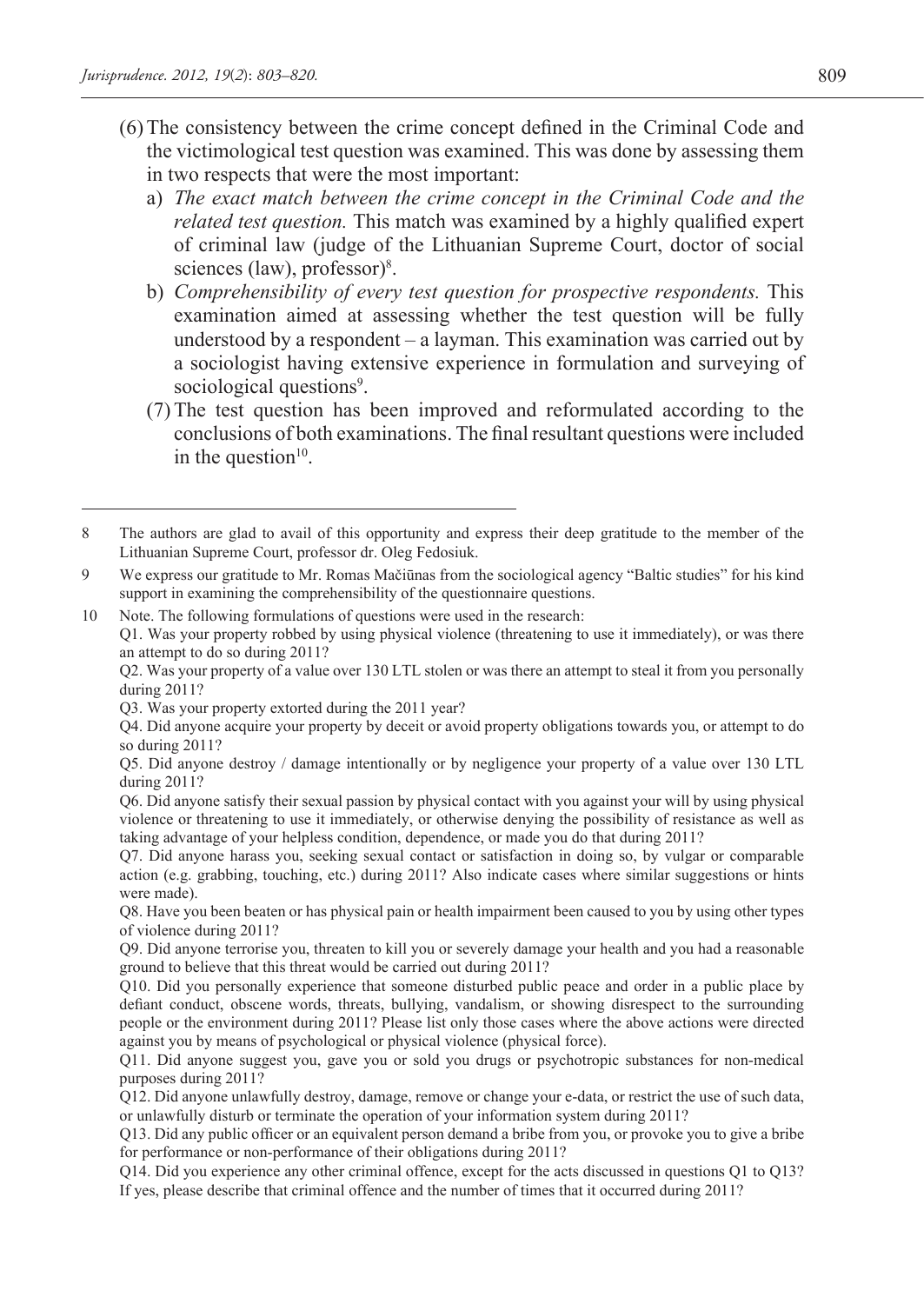### 1.3. Methodology of the Victimological Survey

The research was conducted throughout the entire territory of the Republic of Lithuania, 2.006 residents aged between 15 and 74 were interviewed. The age limits of the respondents were determined in accordance with the market research and public opinion practice of the European Union countries (ESOMAR).

The aim of the research was to interview more than 2000 Lithuanian residents (aged between 15 and 74) in order to find out: whether in 2011 the respondents were affected by different criminal offences (individual victimisation); how many times they experienced such type of victimisation in 2011 in Lithuania; the number of other people who experienced victimisation with them (suffered from the same criminal offence as the respondent (co-victimisation)); the number of those criminal offences reported by them to the law enforcement authorities and the property damage they suffered.

The scope of 2000 respondents allowed obtaining the results with no more than +/- 2.2% bias and reliability of 0.95. The respondents for this survey were selected with the help of multilevel stratified random selection.

There are several social groups of persons not enrolled in the selection for the survey. Those are people from imprisonment institutions, medical institutions and hospitals, as well as people with no place of residence (the survey was carried out at the residents' living place).

The survey was carried out in all districts of Lithuania, in 96 locations (28 cities and 68 village locations). There were 189 selection points within the survey. The survey was conducted from 24 February to 31 March 2012.

The research was conducted by using the standard OMNIBUS methodology, with two separate surveys. During each omnibus survey different respondents were interviewed. In order to avoid possible (although unlikely) repeated interview of the same respondents, a sort of "protector" was applied in the second OMNIBUS survey. An additional question was asked to specify whether the respondent participated in the victimological survey during the last 2 months. In case of a positive answer (participated) to the question raised, that person did not participate in the survey.

2988 households (dwellings) were visited for the purposes of the survey and 2006 respondents agreed to answer the questionnaire.

The survey (interviewing) was conducted by the Lithuanian and British public opinion and market research company "Baltijos tyrimai".

The questionnaire was drafted according to ESOMAR and the Gallup Organization standards (maintaining neutrality, relevance, validity). The survey was conducted by conducting personal interviews, when an interviewer questioned each respondent individually at their home. Such form of survey allowed receiving the most complete answers to all questions of the questionnaire, without omitting any of them and ensuring that each respondent had the same conditions for answering the questionnaire. In addition, by means of a personal interviewing methodology, it was ensured that the respondents would be asked questions in accordance with the established sequence.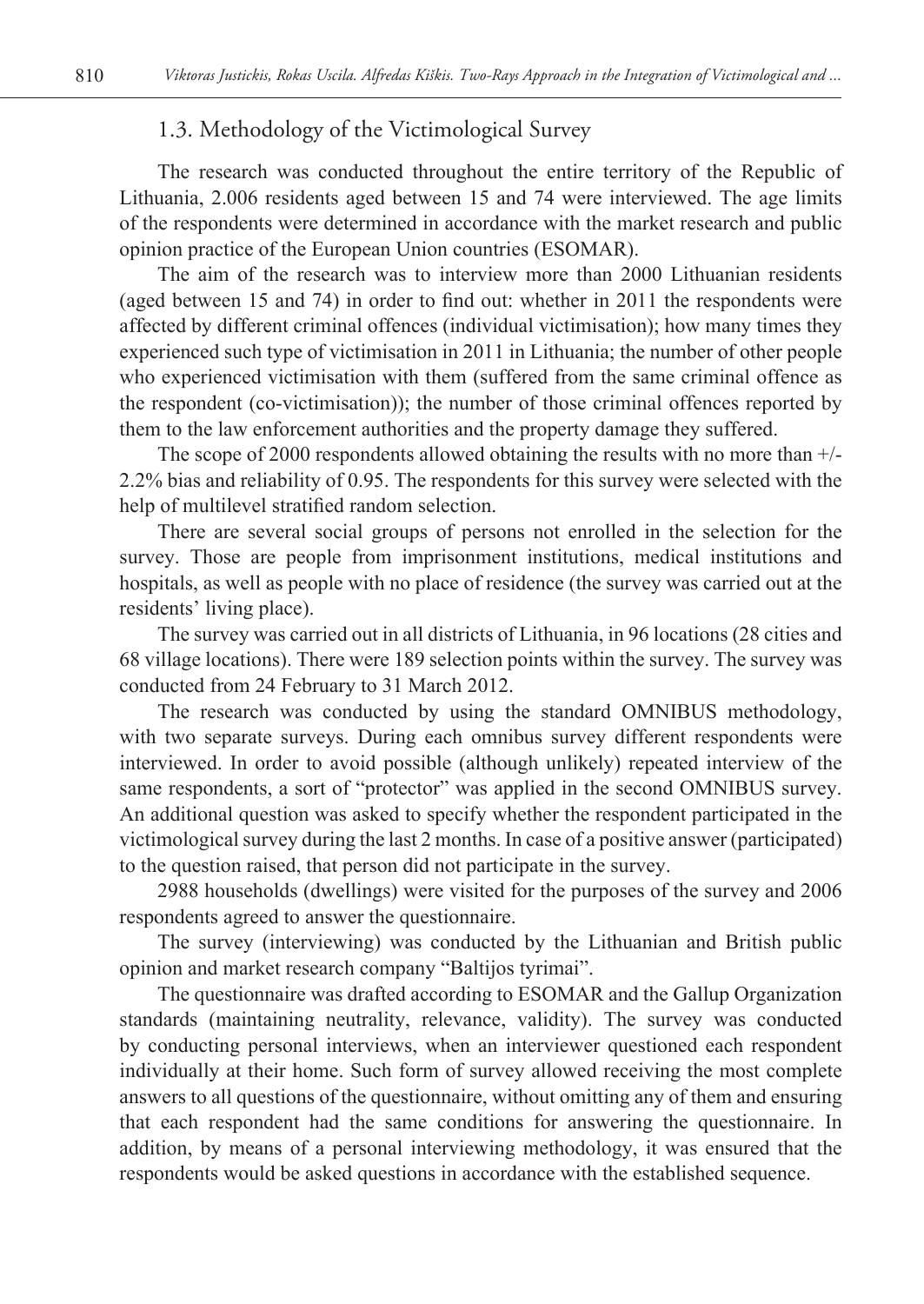In addition, while using this method, it is possible to demonstrate to the respondent a variety of supporting materials (list of titles, statements, etc.), which is impossible in case of telephone interviews.

#### 1.4. The Two-Ray Integration Model

Another methodological problem is the integration of two types of data: the data on criminal offences, obtained by means of a questionnaire with converted questions (from the Criminal Code), and the data on criminal offences obtained from the recorded crime statistics of the same offences. The integration of two type data (two-rays) was effected by using a model for data integration, developed by one of the authors of this article<sup>11</sup>. We briefly explain the essence of the model below.

The two-rays  $(2R)$  show a different picture of crime<sup>12</sup>. Each has its own errors, advantages and disadvantages<sup>13</sup>. We know that none of the rays shows the true picture of crime. Both rays are used to analyse crime in developed countries. However, it is not clear how to integrate these two beams, how to use each of them for assessing crime so that they are not separate and the two rays are somehow used together. A simple juxtaposition of these two types of the data (2R) of crime gives little benefit. Moreover, their values are often different at times. It is not clear which of those rays should be more based on the assessment of crime and how much more.

Until now no well-reasoned way of integration of the two rays has been found. Maybe it is impossible to find?

The solution is an agreement: we will use the 2R integration model, thereby calculate the value of crime by using the data of recorded crime and of the victimisation survey. Of course, this crime value, calculated this way, will not be an actual crime value, but we will have a tool – the 2R model, which combines information from both sources and which can be used in assessing crime. One of the most important features of any model is to distinguish between the selected key aspects of assessment in a modelled object, reflecting the most important properties and the other aspects as irrelevant. Those key aspects must be properly identified and a relationship must be determined between them. It would be an advantage if the model were relatively simple.

<sup>11</sup> Kiškis, A. Registruoto nusikalstamumo statistikos ir viktimologinių tyrimų duomenų kompleksinio panaudojimo problemos [The Models of Integration of Recorded Crime Statistics and Crime Victim Survey Data]. *Societal Studies*. 2012, 4(2): 697−717.

<sup>12</sup> Kiškis, A. Nusikalstamumas Lietuvoje: ko neparodo oficialioji statistika? [Crime in Lithuania: What is Behind the Official Statistics?]. *Jurisprudencija*. 2008, 11(113): 114−123.

<sup>13</sup> Aebi, M.; Robert, P.; Hough, M.; Killias, M.; Dijk, J. *Comparing Crime Data in Europe: Official Crime Statistics and Survey Based Data*. Brussels: VUB University Press, 2009; Kiškis, A., *supra* note 11.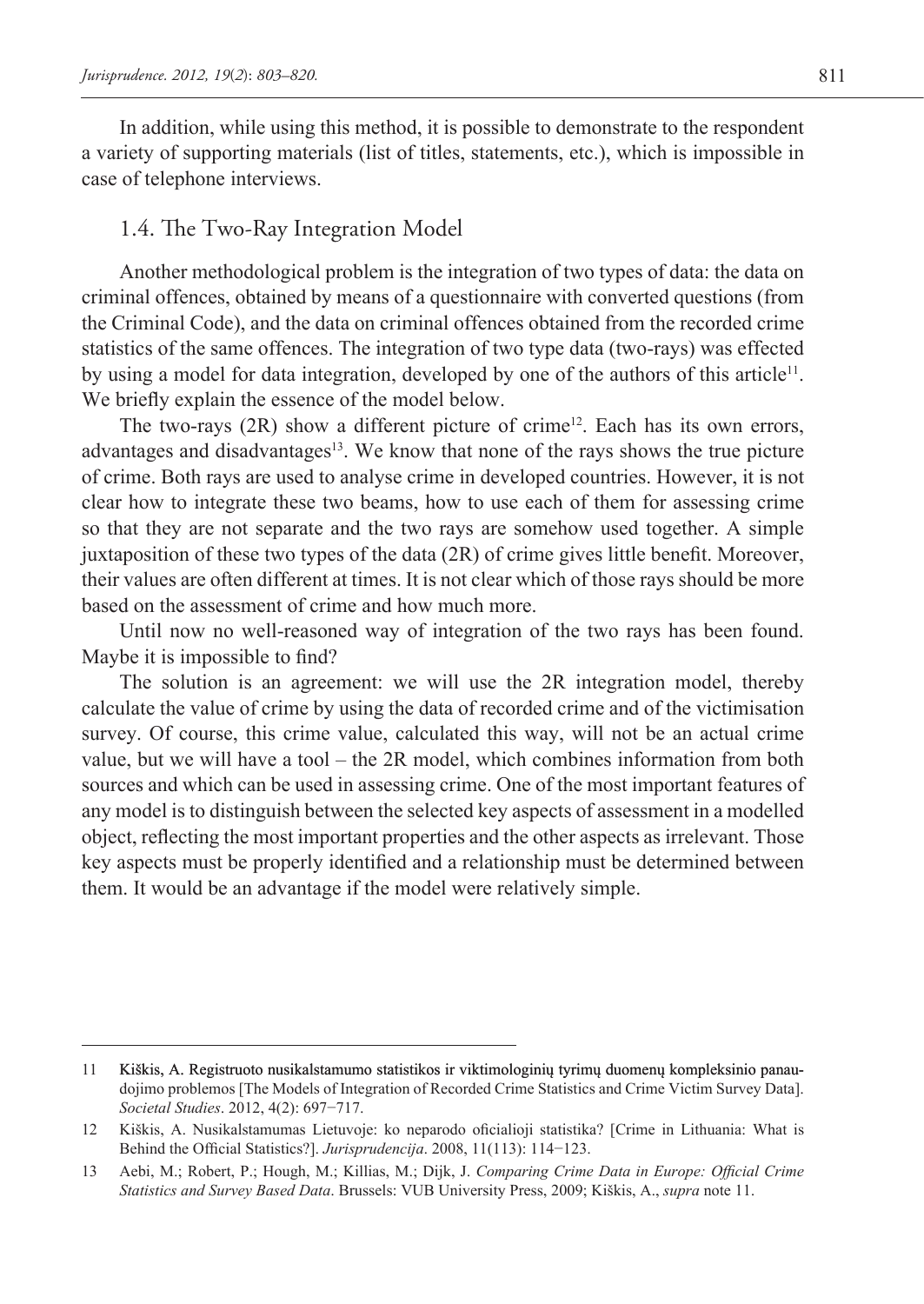

*Figure 1*. Basic values of crime obtained from the two rays.

What numbers about crime in a given territory do we have from both rays? There are three basic values of crime:

**1) Rec** - number of recorded criminal offences per 100 thousand inhabitants;

**2) Vict** - number of offences suffered by the respondents, calculated to 100 thousand inhabitants (the result from victimisation survey);

**3) Rep** - number of offences reported by respondents to the police<sup>14</sup>, calculated to  $100$ thousand inhabitants (the result from victimisation survey).

Vict (number of criminal offences) may be considered<sup>15</sup> as the upper limit (ceiling) of the actual crime rate, because people answering the questions evaluate the events according to their understanding, they are not qualified lawyers; legally significant circumstances are not investigated. After the investigation, some events

would not be classified as criminal offences. The actual number of offences is likely to be less than Vict.

Number of recorded crimes Rec can be considered<sup>16</sup> as the lower limit (threshold) of the actual number of crimes, because it was obtained by qualified lawyers after investigating the legally significant circumstances. In addition to Rec, there are unreported offences, a part of them may be confirmed.

The *estimate* of actual crime rate is somewhere between Vict and Rec. Where is the estimate crime rate? In order to determine this we do not have any other numbers of criminal offences, except for values of two-ray (Rec and Vict) and Rep, obtained from the victimisation survey, that is, the three values referred above. The number of criminal offences reported to the police is the third number, which we can use when drawing the estimate crime line between these two rays.

We offer the 2R integration model for *assessing* the rate of criminal offences by entering a crime indicator<sup>17</sup> RAS (Recorded And Surveyed), which means *the rate of criminal offences per 100 thousand inhabitants*, obtained from the integration by a

<sup>14</sup> The police is not the only one to record criminal offences in Lithuania. Criminal offences are also recorded by other investigating authorities. Further in the text the word "police" shall be used instead of the word "investigating authorities".

<sup>15</sup> Assuming that the respondents are able to understand and evaluate the legally significant circumstances of events in accordance with the questions of the victimisation survey and their explanations. Assuming that the respondents remember all the events, they do not conceal them and accurately assign them to the investigation period and territory, and others. Of course, this is not always true.

<sup>16</sup> Assuming that the police is able to accurately assess the legally significant circumstances, obtain precise information and etc. Of course, this is not always true.

<sup>17</sup> For more information about the RAS indicator, its reasoning and comparison with other available options see: Kiškis, A., *supra* note 11.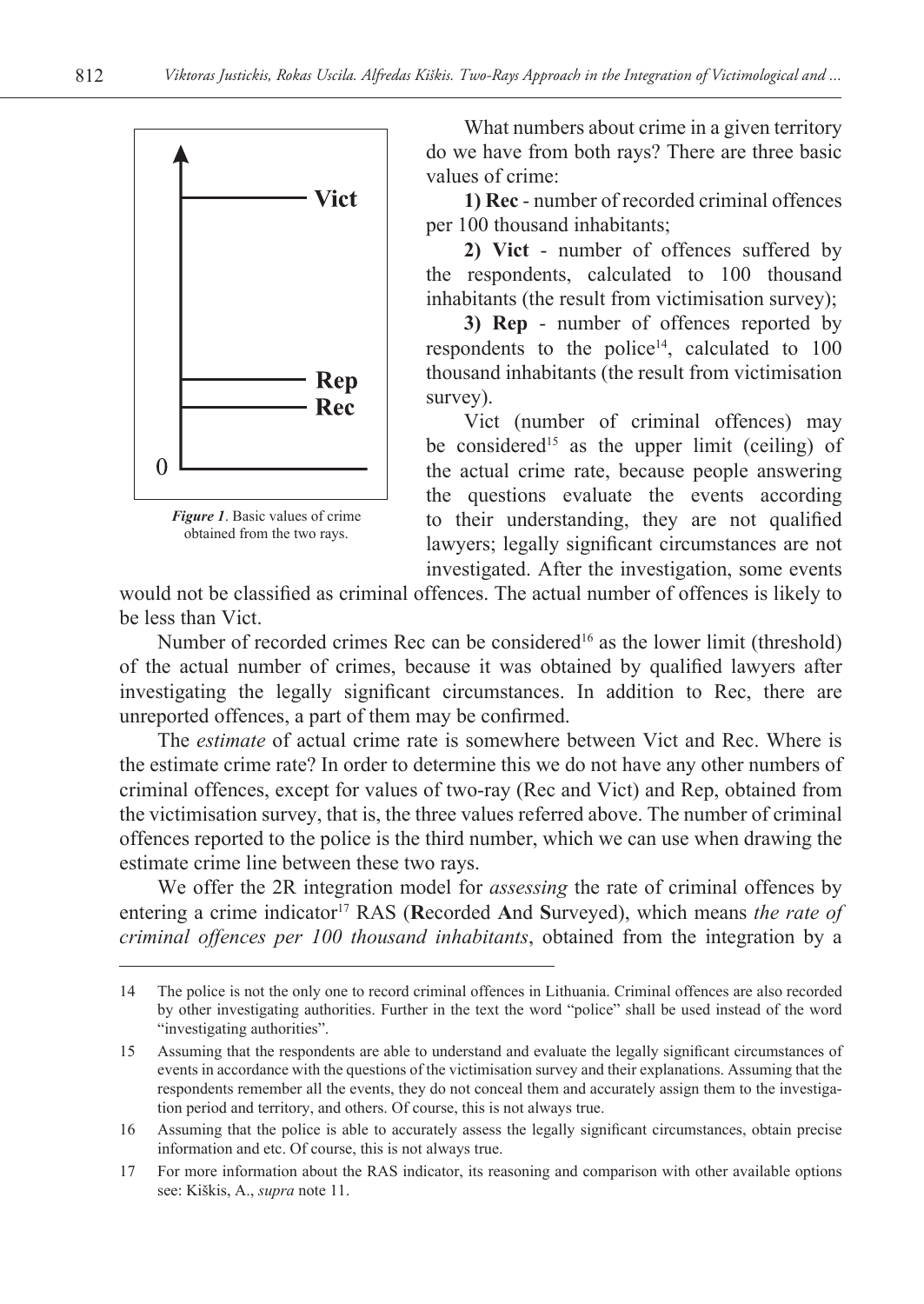certain method (model) of the recorded criminal offence rate Rec and the rate of criminal offences obtained from the victimisation survey Vict.

### **RAS = Rec + (Vict – Rec) x (Rep / Vict)**

Here Rec is the recorded level of criminal offences per 100 thousand inhabitants; Vict - the number of criminal offences suffered by the respondents, calculated for 100 thousand inhabitants; Rep is the number of criminal offences reported by the respondents to the police, calculated for 100 thousand inhabitants. (Rep/Vict) is the weight coefficient ( $0 \leq Rep/Vict \leq 1$ ), which is obtained from the victimisation survey and means the reporting level to the police.

In other words, we obtain the crime indicator RAS by adding to the rate of recorded criminal offences the rate of non-recorded offences (Vict and Rec difference), multiplied by the reporting level coefficient. This coefficient Rep/Vict reflects the evaluations of respondents who suffered from such criminal offences, level of their importance to them, dangerous, harmful, the extent to which they tended to report to the police and etc. The conducted studies revealed that *the seriousness of an offence, however measured, is the most important factor influencing the decisions of the victims to report crime*<sup>18</sup>.

## 2. Indicators of Criminal Offences in Lithuania in 2011

The numbers and other indicators about criminal offences suffered by the respondents in Lithuania during 2011 are given in Table 1 according to the data of the victimisation survey (conducted in 2012) of 2006 respondents from the Lithuanian population aged between 15 and 74.

| Type of criminal offence                   | offences | Number of Number of Number of<br>respondents | reported | Reported<br>offences, % |
|--------------------------------------------|----------|----------------------------------------------|----------|-------------------------|
|                                            |          |                                              | offences |                         |
| Theft                                      | 231      | 205                                          | 133      | 58%                     |
| Claim a bribe                              | 226      | 152                                          | 6        | 3%                      |
| Violation of public order (crimes only)    | 172      | 83                                           | 41       | 24%                     |
| Offering, giving or selling drugs          | 170      | 63                                           | 12       | $7\%$                   |
| Destruction of or damage to property       | 124      | 114                                          | 63       | 51%                     |
| Causing physical pain or health impairment | 102      | 78                                           | 48       | 47%                     |
| Threatening to murder or terrorising       | 70       | 34                                           | 18       | 26%                     |
| Sexual harassment                          | 60       | 38                                           | 8        | 13%                     |
| Swindling                                  | 49       | 41                                           | 26       | 53%                     |

*Table 1.* Number of criminal offences and affected respondents in Lithuania during 2011 according to the data of the victimisation survey conducted in 2012

18 Tarling, R.; Morris, K. Reporting Crime to the Police. *British Journal of Criminology.* 2010, 50(3): 487.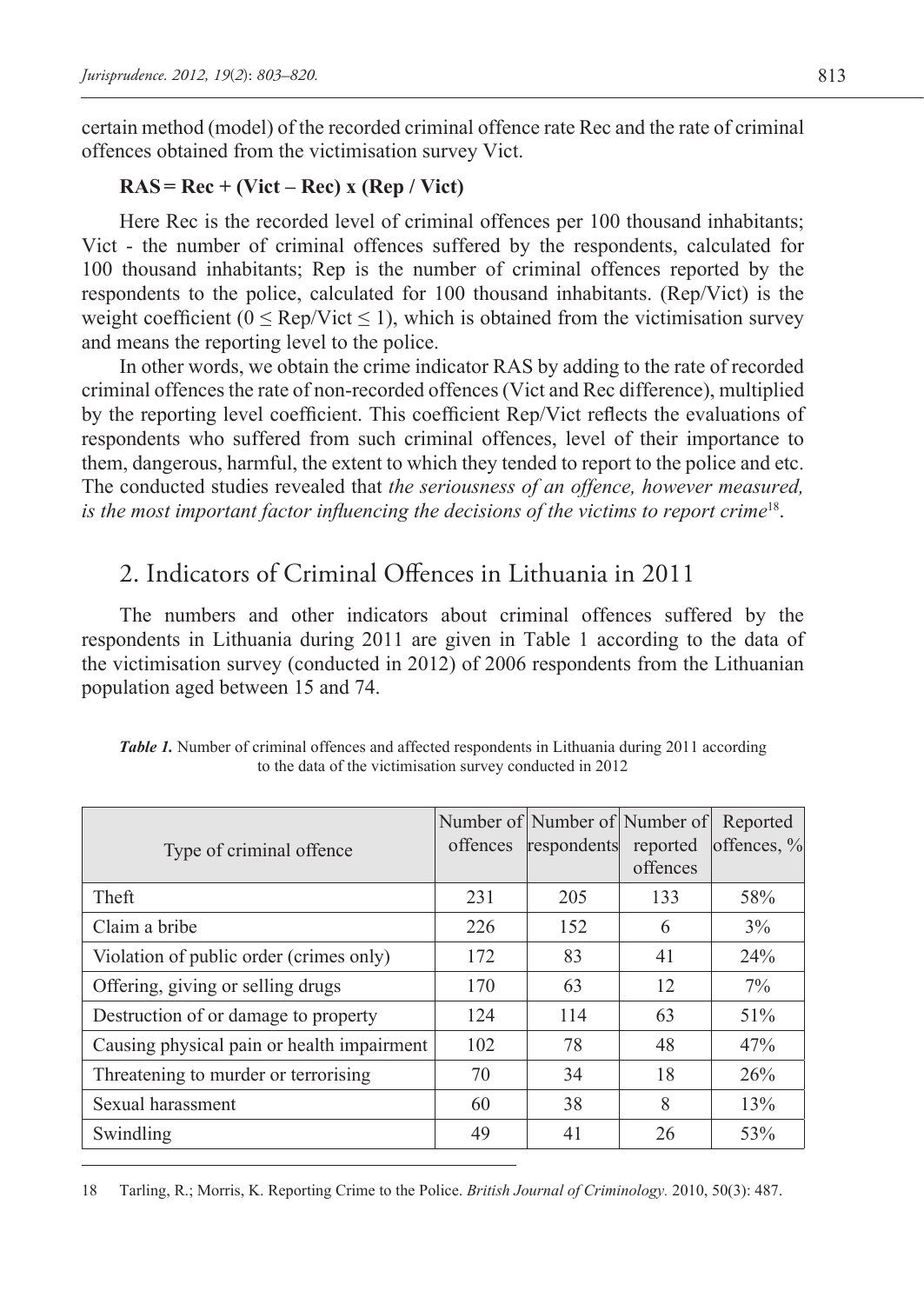| Robbery                               | 37   | 34  | 25  | 68%  |
|---------------------------------------|------|-----|-----|------|
| Unlawful influence on electronic data | 32   | 23  | O   | 19%  |
| Extortion of property                 | 15   |     | 4   | 27%  |
| Sexual assault                        |      |     |     | 100% |
| <b>Total:</b>                         | 1289 | 874 | 391 | 30%  |

According to the data of the victimisation survey, 571 respondents (or 29%) of the 2006 respondents surveyed said that they suffered from one or more criminal offences. Most of the respondents suffered from theft, bribery claim, violation of public order (crimes), at least from sexual assault (only one case), extortion of property and unlawful influence of electronic data. One case of sexual assault from the 2006 respondents must be assessed with caution. The interviews for the purposes of the survey took place at the respondents' living place, the victims could have been ashamed to confess that they suffered from sexual assault, the rapist could be nearby during the interview.

In total the 2006 respondents suffered from 1289 criminal offences (Table 1). Most of the offences reported to the police were robbery<sup>19</sup> (68%), theft (58%) and swindling (53%), the least - claim a bribe (3%), offering, giving or selling drugs (7%) and sexual harassment (13%). The respondents said that they reported 391 criminal offences (30%) to the police from the total of 1289 criminal offences suffered.

The indicators of criminal offences were derived from the recorded crime statistics and the victimisation survey data presented in Table 2. We explain the calculation of these indicators, by using the example of theft. Based on the population's representative victimisation survey conducted in Lithuania in 2012 with 2006 respondents aged between 15 and 74, in 2011, 205 respondents (10%) in Lithuania suffered from 231 thefts and reported 133 theft cases to the police (58%) (Table 1). The Vict number of thefts<sup>20</sup> is equal to 11515, it is the number of thefts by which the respondents were affected, calculated per 100 thousand respondents. The Rep number of thefts<sup>21</sup> is equal to 6630, it is the number of thefts stated by the respondents as reported by them to the police, calculated per 100 thousand respondents.  $36971$  thefts were recorded<sup>22</sup> (criminal offences) in Lithuania during 2011. The rate of the recorded thefts (criminal offences)

<sup>19</sup> There are 100% of reported acts of sexual assault, but it was incurred and reported only once.

<sup>20</sup> The number of thefts suffered by respondents (231) divided by the number of respondents (2006) (sample size) and multiplying by one hundred thousandth. In this way we calculate the number of Vict here and in other cases.

<sup>21</sup> 133 thefts reported by the respondents to the police divided by 2006, the number of respondents (sample size) and multiplying by one hundred thousand. Thereby, here and in other cases we calculate the number of Rep.

<sup>22</sup> *Duomenys apie nusikalstamas veikas, padarytas Lietuvos Respublikoje pagal BK straipsnius (Forma 1-G). Informatikos ir ryšių departamento prie VRM statistinė ataskaita* [interactive]. Vilnius: Nusikalstamumo prevencijos Lietuvoje centras [accessed on 2012-05-17]. <http://www.nplc.lt:8000/asis/>.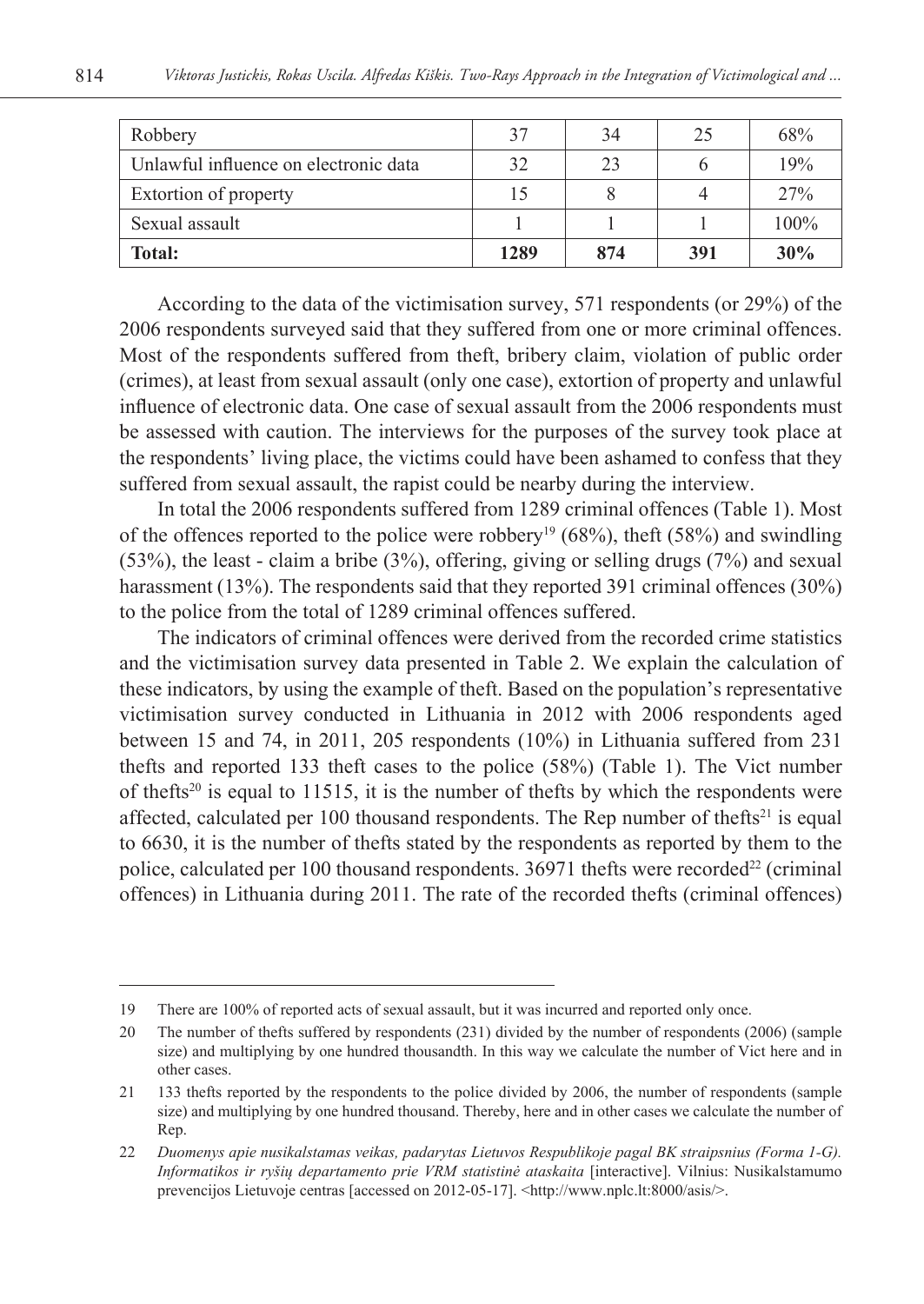per 100 thousand inhabitants  $\text{Rec}^{23}$  is equal to 1139. The RAS indicator<sup>24</sup>, calculated on the basis of the recorded thefts rate per 100 thousand inhabitants and on the basis of the appropriate theft rate measured with the help of the victimisation survey is equal to 7114.

|                                   | Vict   | Rep    | Rec    |        | RAS Number of | Vict/               | RAS/           |
|-----------------------------------|--------|--------|--------|--------|---------------|---------------------|----------------|
| Criminal offences                 | (rate) | (rate) | (rate) | (rate) | recorded      | Rec ratio Rec ratio |                |
|                                   |        |        |        |        | offences*     |                     |                |
| Theft                             | 11515  | 6630   | 1139   | 7114   | 36971         | 10                  | 6              |
| Claim a bribe                     | 11266  | 299    | 2,1    | 301    | 68            | 5376                | 144            |
| Violation of public order         |        |        |        |        |               |                     |                |
| (only crimes)                     | 8574   | 2044   | 107    | 2125   | 3467          | 80                  | 20             |
| Offering, giving or selling drugs | 8475   | 598    | 28     | 624    | 906           | 303                 | 22             |
| Destruction of or damage to       |        |        |        |        |               |                     |                |
| property                          | 6181   | 3141   | 156    | 3217   | 5049          | 40                  | 21             |
| Causing physical pain or health   |        |        |        |        |               |                     |                |
| impairment                        | 5085   | 2393   | 127    | 2460   | 4107          | 40                  | 19             |
| Threatening to murder or          |        |        |        |        |               |                     |                |
| terrorising                       | 3490   | 897    | 28     | 918    | 912           | 124                 | 33             |
| Sexual harassment                 | 2991   | 399    | 0,3    | 399    | 11            | 8822                | 1177           |
| Swindling                         | 2443   | 1296   | 169    | 1375   | 5479          | 14                  | 8              |
| Robbery                           | 1844   | 1246   | 77     | 1271   | 2502          | 24                  | 16             |
| Unlawful influence on electronic  |        |        |        |        |               |                     |                |
| data                              | 1595   | 299    | 0,2    | 299    | 7             | 7394                | 1387           |
| Extortion of property             | 748    | 199    | 5,3    | 203    | 172           | 141                 | 38             |
| Sexual assault                    | 50     | 50     | 12     | 50     | 399           | $\overline{4}$      | $\overline{4}$ |
| <b>Total:</b>                     | 64257  | 19492  | 1851   | 20357  | 60050         | 35                  | 11             |

|  | <b>Table 2.</b> Indicators of criminal offences in Lithuania in 2011 |  |  |  |  |  |  |  |
|--|----------------------------------------------------------------------|--|--|--|--|--|--|--|
|--|----------------------------------------------------------------------|--|--|--|--|--|--|--|

\* *Duomenys apie nusikalstamas veikas, supra* note 22.

Figure 2 and Table 2 show that the recorded theft rate (Rec  $= 1139$ ) is 10 times lower than the theft rate, calculated on the basis of the victimisation survey (Vict  $=$ 11515). The victimisation survey shows that the theft rate Vict is even 4.7 times higher than the total rate25 of criminal offences recorded in Lithuania during 2011, which is

<sup>23</sup> The number of recorded thefts (36971) divided by the number of population (3 244 601) in Lithuania as of January 2011 and multiplied by 100 thousand. Thereby, here and in other cases we calculate the number of Rec. Lietuvos gyventojų skaičiaus 2011 metų pradžioje informacijos šaltinis: *Gyventojų skaičius metų pradžioje* [interactive]. Vilnius: Lietuvos statistikos departamentas [accessed on 2012-05-17]. <http://db1. stat.gov.lt/statbank/selectvarval/saveselections.asp?MainTable=M3010206&PLanguage=0&TableStyle=& Buttons=&PXSId=3212&IQY=&TC=&ST=ST&rvar0=&rvar1=&rvar2=&rvar3=&rvar4=&rvar5=&rvar6 =&rvar7=&rvar8=&rvar9=&rvar10=&rvar11=&rvar12=&rvar13=&rvar14=>.

<sup>24</sup> Calculated on the basis of the formula  $RAS = Rec + (Vict - Rec) \times (Rep / Vict)$ .

<sup>25</sup> *Duomenys apie nusikalstamumą Lietuvos Respublikoje (Forma 1Ž). Informatikos ir ryšių departamento prie VRM statistinė ataskaita* [interactive]. Vilnius: Informatikos ir ryšių departamentas prie VRM [accessed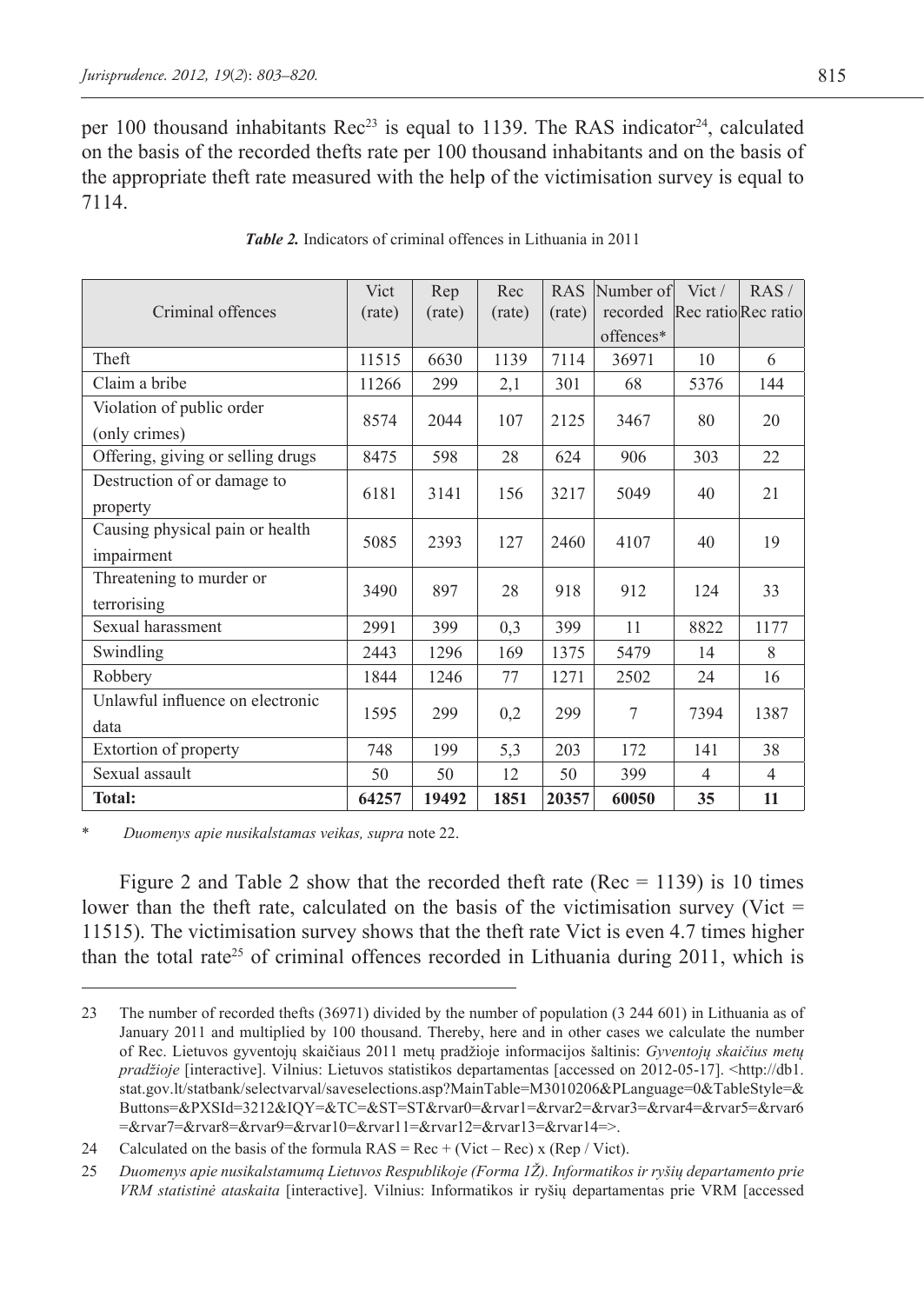equal to 2471. Theft rate Vict does not reflect the true level of such criminal offences. The actual theft rate may be higher or lower. However, it is strongly recommended to assess the level of crime and its changes. Which number to rely on: Vict or Rec? The RAS indicator integrates these two values over the rate of reported criminal offences (Rep). If the respondents failed to report the theft suffered by them to the police, we could assume that such offences were negligible, not dangerous to them, because the main factor in determining whether the police would be notified about an offence is the seriousness of the offence. Because the respondents said that they reported to the police only 58% of the criminal offences from which they suffered, an indicator RAS is much lower than Vict. The indicator RAS shows and assesses not only the extent of the recorded thefts, but also the extent of the suffered thefts, which the respondents assess seriously (survey), the number of cases that they have taken action (reporting to the police).



*Figure 2.* Rates of criminal offences per 100 thousand inhabitants in Lithuania in 2011 (sorted by indicator RAS)

on 2012-05-17]. <http://www.vrm.lt/fileadmin/Image\_Archive/IRD/Statistika/txt\_file.phtml?fv=201112/ f-1z-201112.data.txt&ff=<!--|1Z|2|-->&tt=Duomenys apie nusikalstamumą Lietuvos Respublikoje (Forma\_1Ž)>.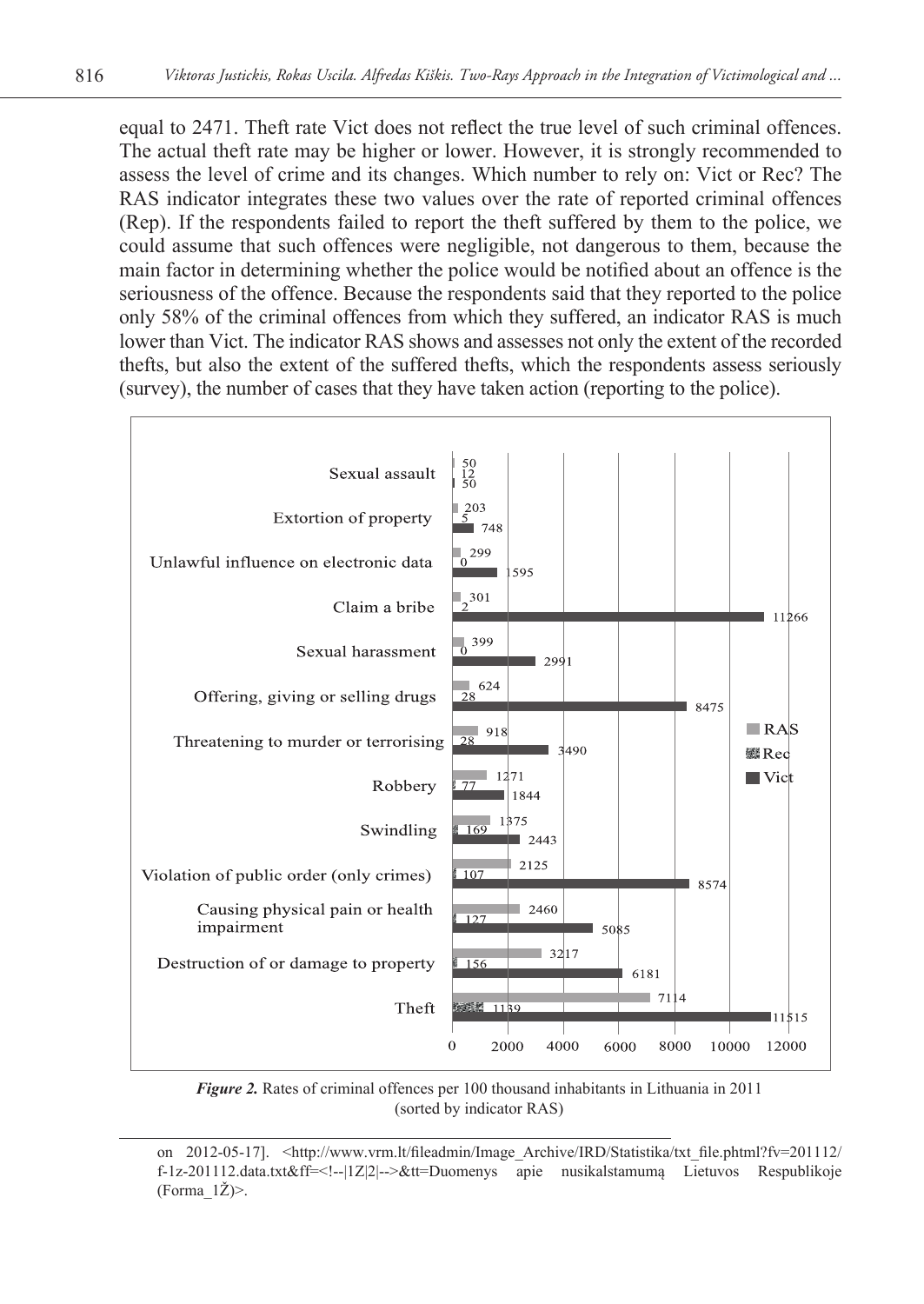Figure 2 shows that claiming a bribe is an offence of one of the highest levels, calculated on the basis of the population survey data. However, in this case, the respondents tend not to report it to the police, they reported only 3% of such offences. Therefore, in this case, the RAS indicator is 37 times lower than the Vict. The polls in 2011 show that 57% of the Lithuanian population would give a bribe<sup>26</sup>. This means that the population considers bribery as not serious. It is doubtful whether it would be logical to evaluate the level of offences – claiming a bribe – on the basis of such offences suffered by the respondents (Vict). Indeed, the evaluation of the respondents, namely that somebody claimed a bribe from them, is inaccurate. Maybe it only seemed to the respondent? The legally significant circumstances of the event are not investigated. On the other hand, it is also illogical to rely on the level of recorded offences (Rec) of this type in assessing bribery in Lithuania. In 2011 only 68 cases of bribery were recorded in Lithuania. This is not the real extent of bribery in Lithuania. Population surveys show that during the past 12 months (2010/2011): 22% of inhabitants gave a bribe, 17% of them were company representatives and 19% – public officials. During the last 5 years (2007-2011) the par of persons who have given a bribe was 41%, 34% and  $39\%$  respectively<sup>27</sup>. The RAS indicator shows the more adequate number (estimate),

and a more realistic situation than Rec and Vict. The RAS indicator is more suitable for assessing the actual level of bribery in Lithuania.

The situation is different in case of robbery. The respondents said that they reported to the police 68% of cases when they suffered from robbery. In this case the robbery rate indicator RAS shows the value, closer to Vict value, Vict is only 1.5 times higher than RAS, as Vict is 24 times higher than Rec. In case of robbery, the RAS indicator is also better suited for assessing the level of robbery than Rec or Vict indicators. It is doubtful whether we can assess robbery cases as significant, if the victims failed to report about them to the police? It is doubtful whether we can include such cases in the assessment of robbery rate in Lithuania.

Table 2 shows that the total rate of the investigated types of criminal offences Vict (64257) is 35 times higher than the rate of registered offences Rec (1851) of this type. It may be noted that the investigated types of criminal offences in recorded criminal offences represents 75% of all the criminal offences (common criminality) recorded in Lithuania in  $2011^{28}$ . Therefore, the total RAS indicator of the investigated types of criminal offences, which is equal to 20357, allows us largely assessing (about 75%) the crime rate in Lithuania in 2011. The RAS indicator of all investigated types of criminal

<sup>26</sup> *The Lithuanian Map of Corruption in 2011. Vilmorus. The research was commissioned by the Special Investigation Service of the Republic of Lithuania in 2011* [interactive]. Vilnius: Special Investigation Service of Republic of Lithuania [accessed on 2012-05-26]. <http://www.stt.lt/documents/soc\_tyrimai/ Korupcijos\_zemelapis.pdf>.

<sup>27</sup> *Ibid.*

<sup>28</sup> The total rate of the recorded criminal offences in 2011 in Lithuania, the types of offences were investigated by using a victimisation survey (Rec is equal to 1851), divided by the rate of the total recorded (all possible) types of criminal offences in 2011 in Lithuania (2471).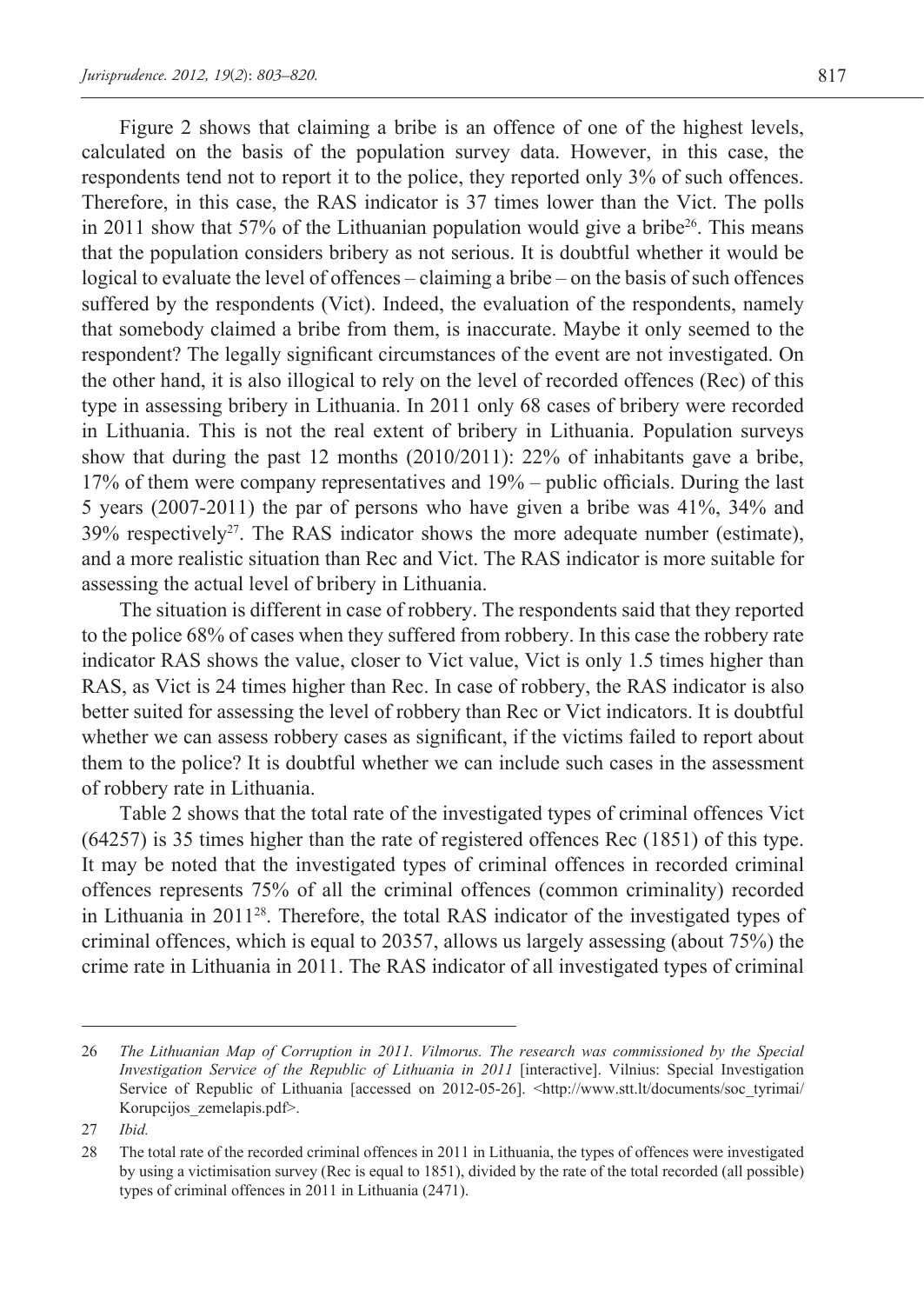offences is 8 times greater than the rate of all the recorded criminal offences (not only investigated types) in 2011 in Lithuania (2471).

### Conclusions

1. The study demonstrated the possibility to integrate the two main sources of information on crime data.

2. The two-ray approach integrating victimological and reported crime data provides ground for a more accurate assessment of the level of crime, its structure and changes.

3. The new crime study tool – integrated victimological questionnaire is free of the disadvantages of the crime data provided only by criminal justice institutions (official recorded statistics) and only those collected by using victimisation surveys. Its prevalence is that, contrary to the latter, the new tool operates with concepts, as close as possible to those provided in the Criminal Code. Unlike the official data on criminality (recorded crimes), the new tool is able to reflect the significant part of latent criminality. The unique, promising and highly important opportunity to assess latent criminality in terms of the Criminal Code is provided.

4. The mathematicocriminological method of integration of the two most important sources of criminal data (two-ray model – RAS) is justified. The study shows that its use provides additional opportunities for more accurate and multi-sided analysis of crime data.

5. We recommend that the proposed methodology is used for regular assessment of crime in Lithuania.

### References

- Aebi, M.; Robert, P.; Hough, M.; Killias, M.; Dijk, J. *Comparing Crime Data in Europe: Official Crime Statistics and Survey Based Data*. Brussels: VUB University Press, 2009.
- Andrew, K. *Crime Victims: An Introduction to Victimology*. Wadsworth Publishing, 2003.
- Burgess, A.; Regehr, Ch.; Roberts, A. *Victimology: Theories and Applications.* Jones & Bartlett Publishers, 2009.
- Criminal Code of the Republic of Lithuania. Law on the Approval and Entry into Force of the Criminal Code. Criminal Code. 26 September 2000, No VIII-1968, (as last amended on 11 February 2010, No. XI-677).
- *Duomenys apie nusikalstamas veikas, padarytas Lietuvos Respublikoje pagal BK straipsnius (Forma 1-G). Informatikos ir ryšių departamento prie VRM statistinė ataskaita* [interactive]. Vilnius: Nusikalstamumo prevencijos Lietuvoje centras [accessed on 2012-05-17]. <http://www.nplc.lt:8000/ asis/>.
- *Duomenys apie nusikalstamumą Lietuvos Respublikoje (Forma 1Ž). Informatikos ir ryšių departamento prie VRM statistinė ataskaita* [interactive]. Vilnius: Informatikos ir ryšių departamentas prie VRM [accessed on 2012-05-17]. <http://www.vrm. lt/fileadmin/Image\_Archive/IRD/Statistika/ txt\_file.phtml?fv=201112/f-1z-201112.data.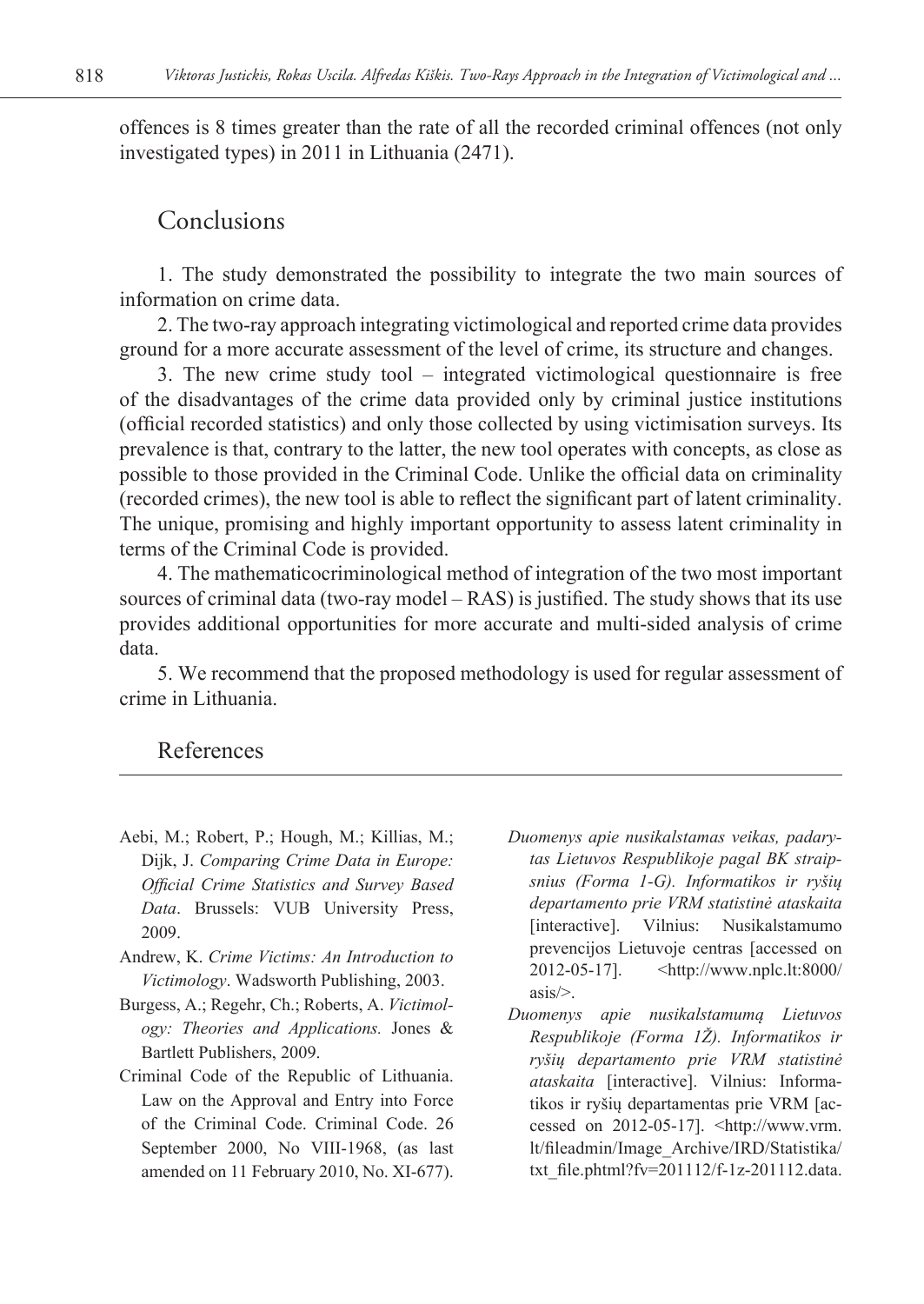txt&ff=<!--|1Z|2|-->&tt=Duomenys apie nusikalstamumą Lietuvos Respublikoje (Forma  $1\angle Z$ )>.

- *Gyventojų skaičius metų pradžioje* [interactive]. Vilnius: Lietuvos statistikos departamentas [accessed on 2012-05-17]. <http://db1.stat. gov.lt/statbank/selectvarval/saveselections. asp?MainTable=M3010206&PLanguage=0 &TableStyle=&Buttons=&PXSId=3212&I QY=&TC=&ST=ST&rvar0=&rvar1=&rva r2=&rvar3=&rvar4=&rvar5=&rvar6=&rvar 7=&rvar8=&rvar9=&rvar10=&rvar11=&rv ar12=&rvar13=&rvar14=>.
- Justickis, V.; Kurapka, V. E. Use of official data of state institutions in the scientific research of the population security. *Jurisprudence: research papers*. 2010, 3(121): 283–294.
- *Lithuanian Map of Corruption in 2011. Vilmorus. The research was carried out in order of Special Investigation Service of Republic of Lithuania in 2011* [interactive]. Vilnius: Special Investigation Service of Republic of Lithuania [accessed on 2012-05-26]. <http:// www.stt.lt/documents/soc\_tyrimai/Korupcijos\_zemelapis.pdf>.
- Kiškis, A. Nusikalstamumas Lietuvoje: ko neparodo oficialioji statistika? [Crime in Lithuania: What is Behind the Official Statistics?]. *Jurisprudencija*. 2008, 11(113): 114−123.
- Kiškis, A. Registruoto nusikalstamumo statistikos ir viktimologinių tyrimų duomenų kompleksinio panaudojimo problemos [The Models of Integration of Recorded Crime Statistics and Crime Victim Survey Data]. *Societal Studies*. 2012, 4(2): 697−717.
- Moriarty, L. J.; Jerin, R. A. *Current Issues in Victimology Research.* Second Edition. 2007.
- Schneider, H. J. Victimological developments in the world during the past three decades (I): A Study of comparative victimology. *International journal of offender therapy and comparative criminology.* 2001, 45: 449−468.
- Tarling, R.; Morris, K. Reporting Crime to the Police. *British Journal of Criminology.* 2010, 50(3).

## DVIEJŲ SPINDULIŲ MODELIS REGISTRUOTO NUSIKALSTAMUMO STATISTIKOS IR VIKTIMOLOGINIŲ TYRIMŲ DUOMENŲ INTEGRAVIMUI

#### Viktoras Justickis, Rokas Uscila, Alfredas Kiškis

Mykolo Romerio universitetas, Lietuva

*Santrauka. Tikslūs ir patikimi duomenys apie nusikalstamumą yra veiksmingos baudžiamosios politikos ir nusikaltimų prevencijos pagrindas.* 

*Tačiau dabartinė baudžiamoji justicija ir nusikaltimų prevencija susiduria su didelėmis problemomis užtikrinant tokių duomenų gavimą. Informaciją apie nusikalstamumą tenka semtis iš kelių, neretai vienas kitam prieštaraujančių šaltinių. Tai kelia nepasitikėjimą nusikalstamumo duomenimis, jų pagrindu daromomis išvadoms apie nusikalstamumą. Todėl priimant svarbiausius sprendimus nusikalstamumo kontrolės sferoje vyrauja politiniai, intuityvūs, subjektyvia patirtimi grindžiami sprendimai.* 

*Straipsnyje nagrinėjamos dviejų svarbiausių duomenų apie nusikalstamumą šaltinių*  (*oficialios statistikos duomenų ir viktimologinių tyrimų rezultatų*) *integracijos perspektyvos,*